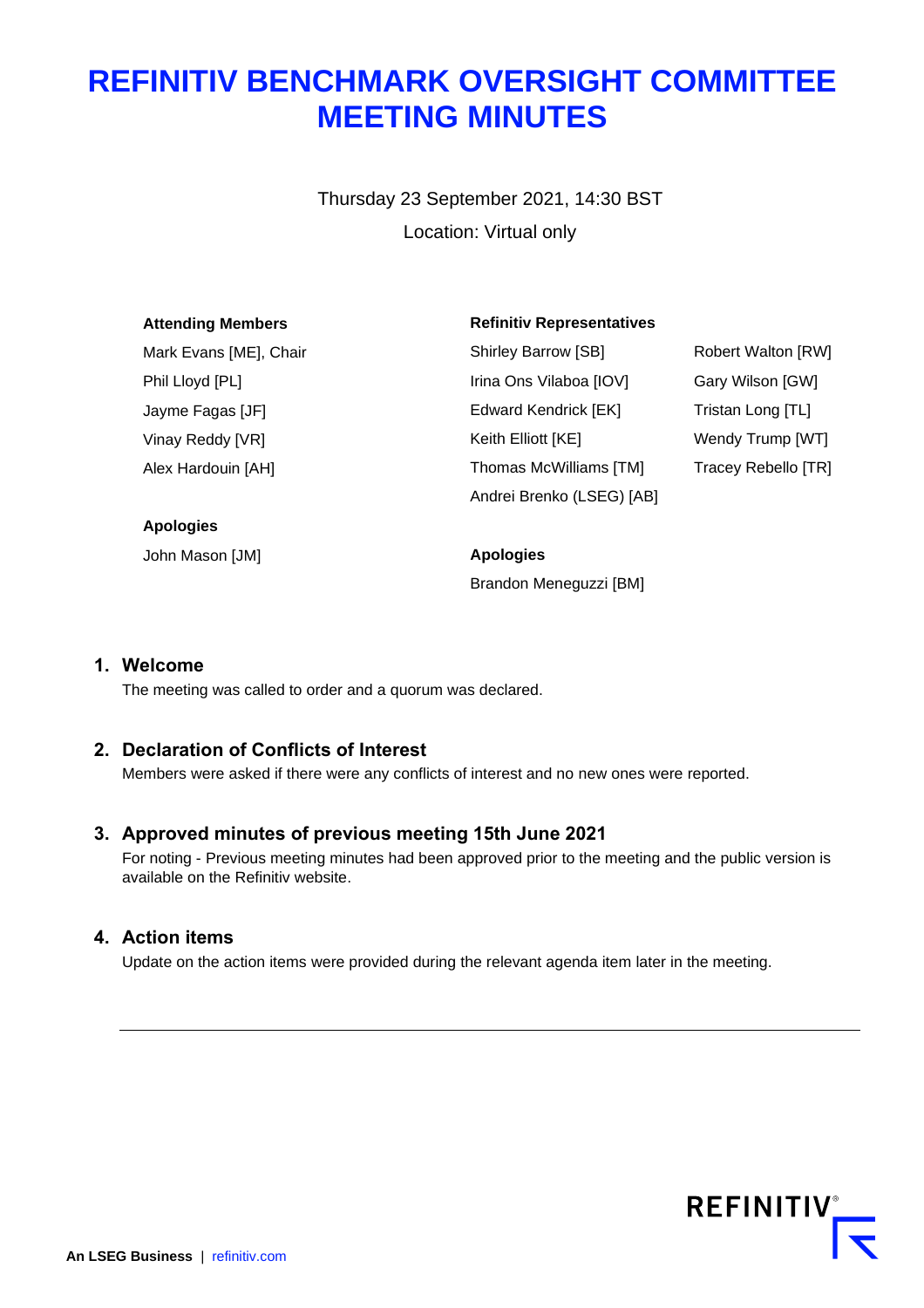*\* The agenda items 15 & 16 were moved ahead of 5 to reconcile the presenter's availability.*

# **Refinitiv Term SONIA**

## **5. Content Operations Update**

- On 15<sup>th</sup> July Term Sonia was delayed until 12:12 (UK) due to a technical issue. No queries or complaints from clients were received.
- There were no republications in the previous quarter.

## **6. Monitoring and Surveillance Update**

Monitoring & Surveillance provided an update for the past three months. All alerts were closed with no further action taken.

## **7. Methodology Update**

There were no proposed changes or updates with regards to the Methodology.

# **SAIBOR**

#### **8. Content Operations Update**

All publications on time with no republications during the last quarter.

## **9. Monitoring & Surveillance Update**

- Alert volumes continued in line with those seen through June to August, with SAMA keeping the Repo and Reverse Repo rates unchanged since March 2020.
- No material matters were identified, and all alerts were closed by Monitoring & Surveillance with no further action taken.
- The OC was briefed on how the enhanced way of the alert system works in order to reduce false alerts.

#### **10.Methodology Update**

The Benchmark Manager provided an update on the SAIBOR Methodology.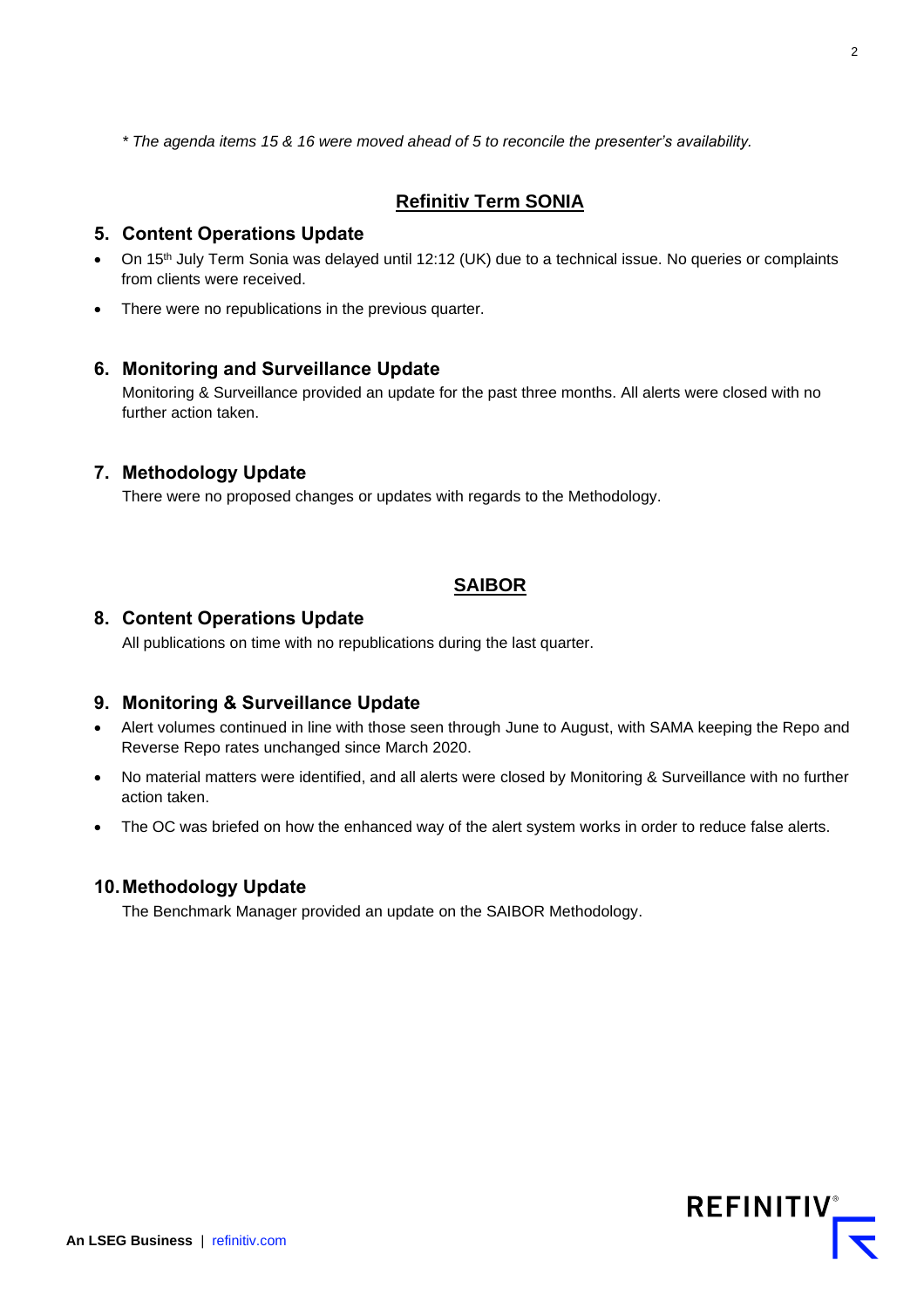# **Convertibles**

# **11.Operations Update for Convertibles**

11.1 Index Management

The Index Manager provided an update on Index Management.

- There were no Index Restatements during the reporting period.
- Expert Judgement cases were briefed to the OC.

11.2 Convertibles Content Operations.

Content Ops provided an update for Convertibles Content Operations.

# **12.Methodology Update**

The Convertibles Indices methodology was updated as version 9 incorporating the remaining changes based on 2020 consultation. The OC reviewed and approved the changes to the methodology.

## **13.Technology Update**

Technology team provided an update on the progress of service provider Knowledge Transition Plan, and team project plan.

# **14.TONA TSR Update**

- The Benchmark Manager provided the OC with a recap on TSR and the progress of releasing TONA TSR as a benchmark.
- The Benchmark Manager then provided a summary with regards to the proposed methodology for TONA TSR and TSR fallback rates, and the plan for a smooth transition for TSR.

## **15.Business Update**

The Head of Benchmark & Indices provided an update on USD IBOR Cash Fallback.

- Refinitiv has launched the USD IBOR Cash Fallback prototype rate in August. It will be classified as a Benchmark and will be administered under RBSL once released.
- The OC was briefed on the distinction between the institutional market and the consumer market that the Cash Fallback rates are intended for.